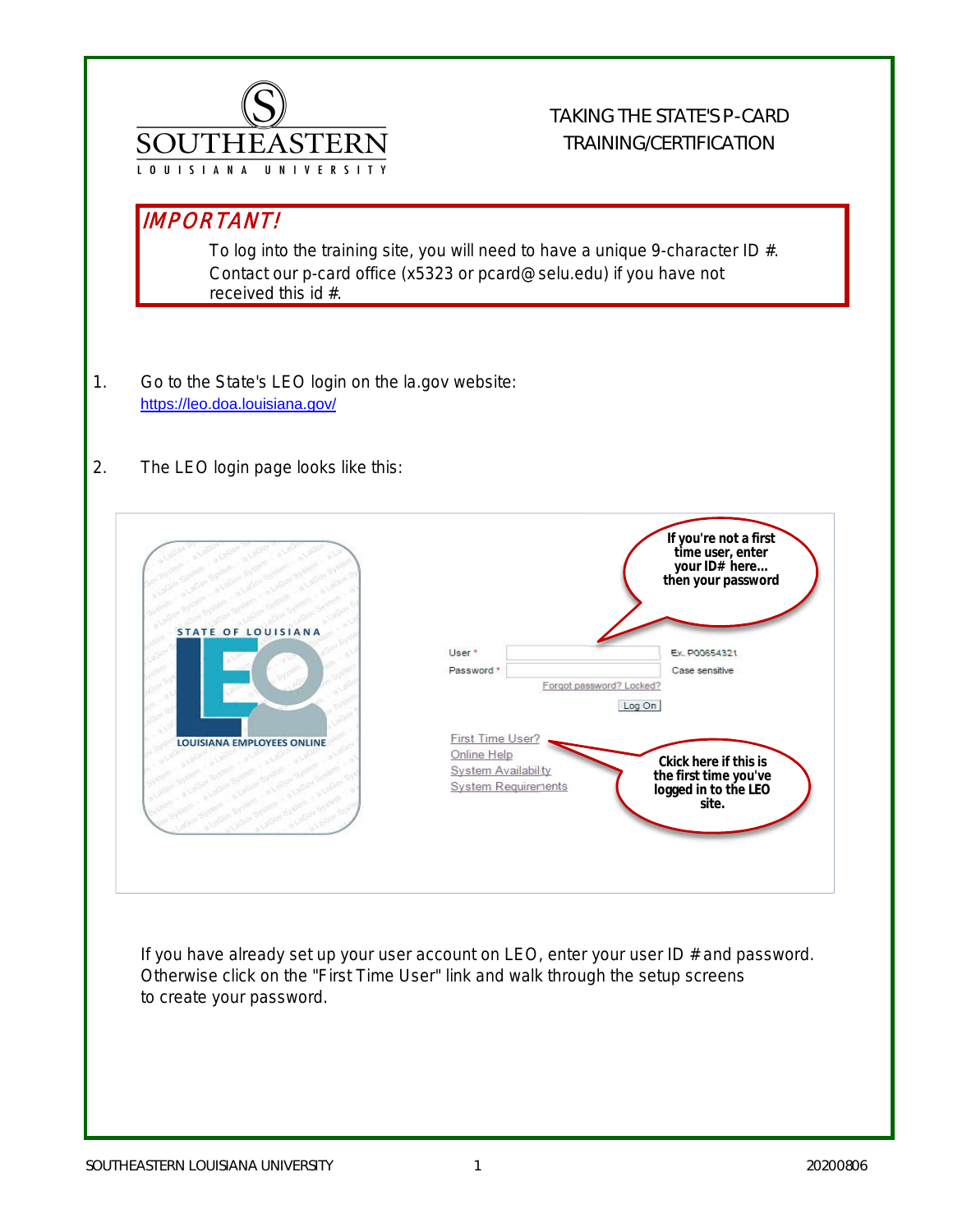## TAKING THE STATE'S P-CARD TRAINING/CERTIFICATION

3. To navigate, when you have logged into LEO, click on the "My Training" tab at the top of the screen.

|                                                                                                                                    | Louisiana Employees Online                              |               |
|------------------------------------------------------------------------------------------------------------------------------------|---------------------------------------------------------|---------------|
| (Back Forward). History Favorites Personalize Help<br><b>My Training</b><br>Home<br>My Work<br><b>Home Page</b><br>Home > Home Pag |                                                         |               |
| Click on the<br>"My Training tab"                                                                                                  |                                                         | Announcements |
|                                                                                                                                    | October 2, 2017<br>Welcome to the All-New LEO Homepage! |               |

Then scroll down the contents on the left side of the page to the "Statewide Courses" link:

|                                                                                             |                                        |                    | Your current training activities in summarized format.                                      |     |                   |                       |          |                       |
|---------------------------------------------------------------------------------------------|----------------------------------------|--------------------|---------------------------------------------------------------------------------------------|-----|-------------------|-----------------------|----------|-----------------------|
| <b>Frequently Booked Courses</b>                                                            | Course                                 | $\pm \overline{z}$ | Delivery Method                                                                             | 主字: | Schedule/Due Date | $\pm \overline{\tau}$ | Location | $\pm \overline{\tau}$ |
| - Ethics<br>Preventing Sexual                                                               | The table does not contain any entries |                    |                                                                                             |     |                   |                       |          |                       |
| Harassment<br>Defensive Driving<br>Blood Borne Pathogens<br><b>PES Basics</b>               | Refresh                                |                    |                                                                                             |     |                   |                       |          |                       |
| PES Planning Process<br>- PES Evaluation Process<br><b>LASERS Your Retirement</b><br>System |                                        |                    |                                                                                             |     |                   |                       |          |                       |
| - LaGov Introduction to LaGov<br>Apps<br>- LaGov CATS Time Entry                            |                                        |                    |                                                                                             |     |                   |                       |          |                       |
| <b>Course Catalog</b>                                                                       |                                        |                    |                                                                                             |     |                   |                       |          |                       |
| Comprehensive Public<br><b>Training Program</b><br>Department/Agency Training               |                                        |                    | On the left side of the screen,<br>scroll down and click on the<br>"Statewide Courses" link |     |                   |                       |          |                       |
| Required Courses for all<br><b>State Employees</b><br>Statewide Courses                     |                                        |                    |                                                                                             |     |                   |                       |          |                       |
|                                                                                             |                                        |                    |                                                                                             |     |                   |                       |          |                       |

On the next screen, choose: Office of State Travel Then on the following screen choose: OSP LaCarte P-Card Certification

Next, you will choose the appropriate training from the following list:

OSP LaCarte P-Card Cert for Approvers OSP LaCarte P-Card Cert for Cardholders OSP LaCarte P-Card Cert for Prog Admins